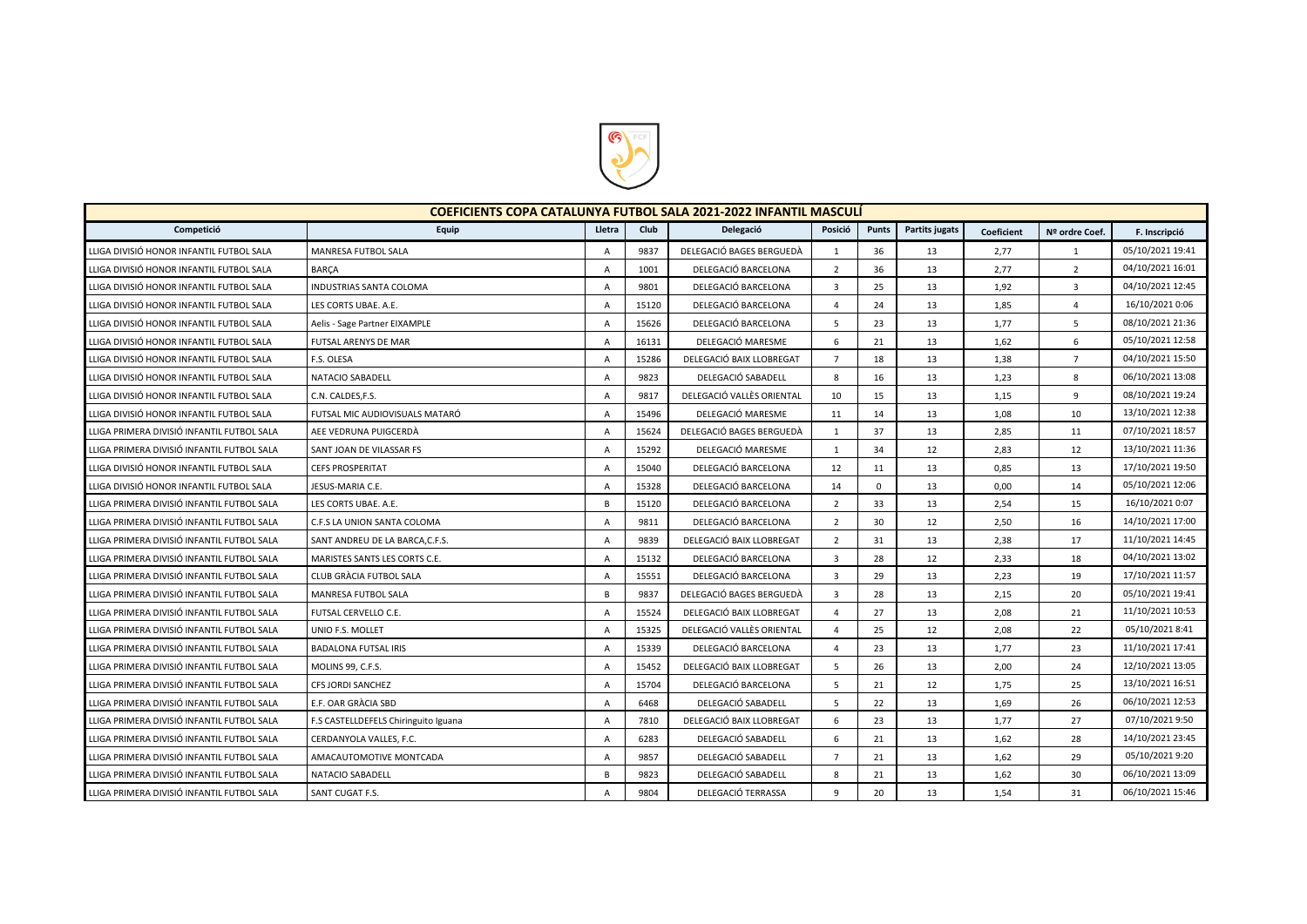| LLIGA PRIMERA DIVISIÓ INFANTIL FUTBOL SALA | UNIO FUTBOL SALA MARTORELL                        | A              | 15607 | DELEGACIÓ BAIX LLOBREGAT  | 10                      | 15             | 13 | 1,15 | 32 | 13/10/2021 13:06 |
|--------------------------------------------|---------------------------------------------------|----------------|-------|---------------------------|-------------------------|----------------|----|------|----|------------------|
| LLIGA PRIMERA DIVISIÓ INFANTIL FUTBOL SALA | ESCOLA PIA SABADELL, C.E.                         | A              | 15074 | DELEGACIÓ SABADELL        | 10                      | 12             | 13 | 0,92 | 33 | 05/10/2021 18:17 |
| LLIGA SEGONA DIVISIÓ INFANTIL FUTBOL SALA  | SANTA COLOMA FUTSAL                               | A              | 15714 | DELEGACIÓ BARCELONA       | $\mathbf{1}$            | 36             | 12 | 3,00 | 34 | 11/10/2021 16:16 |
| LLIGA SEGONA DIVISIÓ INFANTIL FUTBOL SALA  | C.E.T. 10, FS (E.F. POBLE NOU)                    | $\mathsf{C}$   | 15331 | DELEGACIÓ BARCELONA       | $\mathbf{1}$            | 37             | 13 | 2,85 | 35 | 18/10/2021 14:54 |
| LLIGA SEGONA DIVISIÓ INFANTIL FUTBOL SALA  | SANT JOAN DESPI C.F.S.                            | A              | 15660 | DELEGACIÓ BAIX LLOBREGAT  | $\mathbf{1}$            | 34             | 12 | 2,83 | 36 | 04/10/2021 16:51 |
| LLIGA SEGONA DIVISIÓ INFANTIL FUTBOL SALA  | FUNDACIÓ TERRASSA F.C. 1906                       | A              | 6569  | DELEGACIÓ TERRASSA        | $\mathbf{1}$            | 31             | 11 | 2,82 | 37 | 15/10/2021 18:46 |
| LLIGA SEGONA DIVISIÓ INFANTIL FUTBOL SALA  | C.E.F.S.MANLLEU                                   | A              | 15585 | DELEGACIÓ OSONA           | 1                       | 34             | 13 | 2,62 | 38 | 05/10/2021 17:09 |
| LLIGA SEGONA DIVISIÓ INFANTIL FUTBOL SALA  | PALLEJA, F.S.                                     | Α              | 15165 | DELEGACIÓ BAIX LLOBREGAT  | $\mathbf{1}$            | 34             | 13 | 2,62 | 39 | 08/10/2021 13:52 |
| LLIGA SEGONA DIVISIÓ INFANTIL FUTBOL SALA  | RAPID SANTA COLOMA, F.S.                          | A              | 15189 | DELEGACIÓ BARCELONA       | $\overline{2}$          | 33             | 12 | 2,75 | 40 | 09/10/2021 8:31  |
| LLIGA SEGONA DIVISIÓ INFANTIL FUTBOL SALA  | BABAR A.E.                                        | A              | 15414 | DELEGACIÓ BARCELONA       | $\overline{2}$          | 35             | 13 | 2,69 | 41 | 05/10/2021 18:20 |
| LLIGA SEGONA DIVISIÓ INFANTIL FUTBOL SALA  | F.S. OLESA                                        | B              | 15286 | DELEGACIÓ BAIX LLOBREGAT  | $\overline{2}$          | 31             | 12 | 2,58 | 42 | 04/10/2021 15:50 |
| LLIGA SEGONA DIVISIÓ INFANTIL FUTBOL SALA  | FUTSAL ATHLETIC VILATORRADA                       | A              | 15645 | DELEGACIÓ BAGES BERGUEDÀ  | $\overline{2}$          | 31             | 13 | 2,38 | 43 | 05/10/2021 10:27 |
| LLIGA PRIMERA DIVISIÓ INFANTIL FUTBOL SALA | PREMIA DE DALT CF. SALA                           | $\overline{A}$ | 16150 | DELEGACIÓ MARESME         | 10                      | 11             | 12 | 0,92 | 44 | 12/10/2021 19:08 |
| LLIGA PRIMERA DIVISIÓ INFANTIL FUTBOL SALA | C.E.T. 10, FS (ARTOS SPORTS CLUB)                 | A              | 15331 | DELEGACIÓ BARCELONA       | 11                      | 12             | 13 | 0,92 | 45 | 18/10/2021 14:53 |
| LLIGA PRIMERA DIVISIÓ INFANTIL FUTBOL SALA | CCR GAVÁ / COL. SANTO ÁNGEL                       | $\overline{A}$ | 6439  | DELEGACIÓ BAIX LLOBREGAT  | 11                      | $\overline{7}$ | 13 | 0,54 | 46 | 05/10/2021 15:35 |
| LLIGA PRIMERA DIVISIÓ INFANTIL FUTBOL SALA | C.E.T. 10, FS                                     | B              | 15331 | DELEGACIÓ BARCELONA       | 12                      | 5              | 12 | 0,42 | 47 | 18/10/2021 14:53 |
| LLIGA PRIMERA DIVISIÓ INFANTIL FUTBOL SALA | C.F.S LA UNION SANTA COLOMA                       | B              | 9811  | DELEGACIÓ BARCELONA       | 13                      | 6              | 13 | 0,46 | 48 | 14/10/2021 17:00 |
| LLIGA PRIMERA DIVISIÓ INFANTIL FUTBOL SALA | FUTSAL VICENTI CLUB ESPORTIU                      | $\mathsf{A}$   | 15577 | DELEGACIÓ BAGES BERGUEDÀ  | 13                      | $\overline{4}$ | 13 | 0,31 | 49 | 06/10/2021 16:58 |
| LLIGA PRIMERA DIVISIÓ INFANTIL FUTBOL SALA | PALAU SOLITA I PLEGAMANS 2007 CFS                 | A              | 15546 | DELEGACIÓ VALLÈS ORIENTAL | 13                      | 0              | 12 | 0,00 | 50 | 04/10/2021 18:53 |
| LLIGA SEGONA DIVISIÓ INFANTIL FUTBOL SALA  | LES CORTS UBAE. A.E                               | $\mathsf{C}$   | 15120 | DELEGACIÓ BARCELONA       | $\overline{\mathbf{3}}$ | 33             | 13 | 2,54 | 51 | 16/10/2021 0:08  |
| LLIGA SEGONA DIVISIÓ INFANTIL FUTBOL SALA  | ESCOLA FUTBOL SALA JORDI TORRAS SANT VICENÇ       | A              | 15701 | DELEGACIÓ BAIX LLOBREGAT  | $\overline{3}$          | 29             | 12 | 2,42 | 52 | 17/10/2021 0:44  |
| LLIGA SEGONA DIVISIÓ INFANTIL FUTBOL SALA  | SANTA COLOMA FUTSAL                               | B              | 15714 | DELEGACIÓ BARCELONA       | $\overline{3}$          | 23             | 11 | 2,09 | 53 | 11/10/2021 16:16 |
| LLIGA SEGONA DIVISIÓ INFANTIL FUTBOL SALA  | CERDANYOLA VALLES, F.C.                           | B              | 6283  | DELEGACIÓ SABADELL        | $\overline{4}$          | 29             | 13 | 2,23 | 54 | 14/10/2021 23:44 |
| LLIGA SEGONA DIVISIÓ INFANTIL FUTBOL SALA  | COLLBATÓ C.E.                                     | A              | 15302 | DELEGACIÓ BAIX LLOBREGAT  | $\overline{4}$          | 27             | 13 | 2,08 | 55 | 14/10/2021 8:17  |
| LLIGA SEGONA DIVISIÓ INFANTIL FUTBOL SALA  | CE MARISTES RUBI                                  | A              | 15744 | DELEGACIÓ TERRASSA        | $\overline{4}$          | 22             | 11 | 2,00 | 56 | 17/10/2021 17:57 |
| LLIGA SEGONA DIVISIÓ INFANTIL FUTBOL SALA  | CLUB ESPORTIU LA SALLE GRÀCIA                     | Α              | 6536  | DELEGACIÓ BARCELONA       | $\overline{4}$          | 26             | 13 | 2,00 | 57 | 17/10/2021 16:13 |
| LLIGA SEGONA DIVISIÓ INFANTIL FUTBOL SALA  | <b>AECS L'HOSPITALET</b>                          | Α              | 15378 | DELEGACIÓ BARCELONA       | $\overline{4}$          | 22             | 12 | 1,83 | 58 | 04/10/2021 14:07 |
| LLIGA SEGONA DIVISIÓ INFANTIL FUTBOL SALA  | FUTSAL ARENYS DE MAR                              | B              | 16131 | DELEGACIÓ MARESME         | $\overline{4}$          | 20             | 12 | 1,67 | 59 | 05/10/2021 12:58 |
| LLIGA SEGONA DIVISIÓ INFANTIL FUTBOL SALA  | PARETS, F.S.                                      | $\overline{A}$ | 15168 | DELEGACIÓ VALLÈS ORIENTAL | 5                       | 27             | 13 | 2,08 | 60 | 13/10/2021 13:02 |
| LLIGA SEGONA DIVISIÓ INFANTIL FUTBOL SALA  | MOLINS 99, C.F.S.                                 | B              | 15452 | DELEGACIÓ BAIX LLOBREGAT  | 5                       | 26             | 13 | 2,00 | 61 | 12/10/2021 13:05 |
| LLIGA SEGONA DIVISIÓ INFANTIL FUTBOL SALA  | OLIMPIC FLORESTA                                  | A              | 9828  | DELEGACIÓ TERRASSA        | 5                       | 21             | 11 | 1,91 | 62 | 15/10/2021 14:07 |
| LLIGA SEGONA DIVISIÓ INFANTIL FUTBOL SALA  | A.E. MONTORNES FUTBOL SALA                        | $\mathsf{A}$   | 15510 | DELEGACIÓ VALLÈS ORIENTAL | 5                       | 23             | 13 | 1,77 | 63 | 15/10/2021 10:48 |
| LLIGA SEGONA DIVISIÓ INFANTIL FUTBOL SALA  | BADALONES ASSOCIACIÓ ESPORTIVA                    | A              | 15666 | DELEGACIÓ BARCELONA       | 5                       | 18             | 12 | 1,50 | 64 | 12/10/2021 22:48 |
| LLIGA SEGONA DIVISIÓ INFANTIL FUTBOL SALA  | APARTAMENTS PORT DE LA SELVA FS VILANOVA CAN TITO | A              | 15249 | DELEGACIÓ ANOIA           | 6                       | 24             | 13 | 1,85 | 65 | 04/10/2021 17:09 |
| LLIGA SEGONA DIVISIÓ INFANTIL FUTBOL SALA  | UNIO F.S. MOLLET                                  | B              | 15325 | DELEGACIÓ VALLÈS ORIENTAL | 6                       | 24             | 13 | 1,85 | 66 | 05/10/2021 8:41  |
| LLIGA SEGONA DIVISIÓ INFANTIL FUTBOL SALA  | SANT JOAN DE VILASSAR FS                          | B              | 15292 | DELEGACIÓ MARESME         | 6                       | 16             | 12 | 1,33 | 67 | 13/10/2021 11:36 |
| LLIGA SEGONA DIVISIÓ INFANTIL FUTBOL SALA  | CFS CASTELLTERÇOL                                 | A              | 15606 | DELEGACIÓ VALLÈS ORIENTAL | $\overline{7}$          | 22             | 13 | 1,69 | 68 | 11/10/2021 11:22 |
| LLIGA SEGONA DIVISIÓ INFANTIL FUTBOL SALA  | SANT ANDREU DE LA BARCA, C.F.S.                   | B              | 9839  | DELEGACIÓ BAIX LLOBREGAT  | $\overline{7}$          | 19             | 13 | 1,46 | 69 | 11/10/2021 14:45 |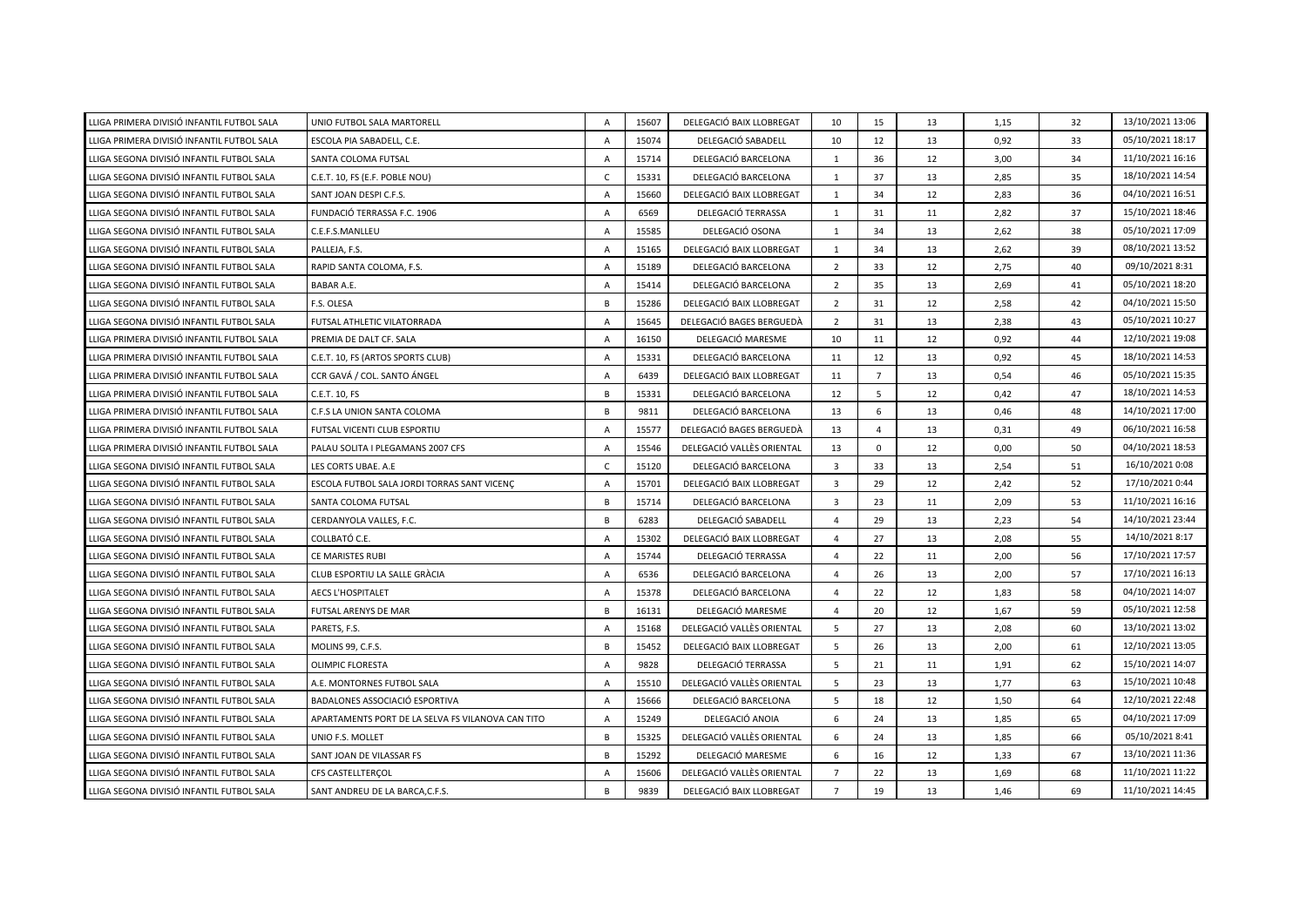| LLIGA SEGONA DIVISIÓ INFANTIL FUTBOL SALA  | C.E.T. 10, FS (ARTOS SPORTS CLUB)    | D              | 15331 | DELEGACIÓ BARCELONA       | 8              | 18             | 12 | 1,50 | 70  | 04/10/2021 13:55 |
|--------------------------------------------|--------------------------------------|----------------|-------|---------------------------|----------------|----------------|----|------|-----|------------------|
| LLIGA SEGONA DIVISIÓ INFANTIL FUTBOL SALA  | GRÀCIA FUTBOL SALA CLUB              | B              | 15551 | DELEGACIÓ BARCELONA       | 8              | 18             | 13 | 1,38 | 71  | 17/10/2021 11:57 |
| LLIGA SEGONA DIVISIÓ INFANTIL FUTBOL SALA  | <b>BELLVER C.E.</b>                  | A              | 15723 | DELEGACIÓ BAGES BERGUEDÀ  | 8              | 18             | 13 | 1,38 | 72  | 04/10/2021 17:30 |
| LLIGA SEGONA DIVISIÓ INFANTIL FUTBOL SALA  | Aelis - Sage Partner EIXAMPLE        | B              | 15626 | DELEGACIÓ BARCELONA       | 9              | 17             | 13 | 1,31 | 73  | 06/10/2021 12:26 |
| LLIGA SEGONA DIVISIÓ INFANTIL FUTBOL SALA  | <b>FS MONTBUI</b>                    | A              | 15351 | DELEGACIÓ ANOIA           | 9              | 16             | 13 | 1,23 | 74  | 08/10/2021 18:17 |
| LLIGA SEGONA DIVISIÓ INFANTIL FUTBOL SALA  | PALAU SOLITA I PLEGAMANS 2007 CFS    | B              | 15546 | DELEGACIÓ VALLÈS ORIENTAL | 9              | 13             | 13 | 1,00 | 75  | 04/10/2021 18:53 |
| LLIGA SEGONA DIVISIÓ INFANTIL FUTBOL SALA  | <b>CEFS SANTPEDOR</b>                | A              | 15386 | DELEGACIÓ BAGES BERGUEDÀ  | 9              | 10             | 12 | 0,83 | 76  | 08/10/2021 9:40  |
| LLIGA SEGONA DIVISIÓ INFANTIL FUTBOL SALA  | NATACIO SABADELL                     | C              | 9823  | DELEGACIÓ SABADELL        | 9              | $\overline{7}$ | 11 | 0,64 | 77  | 06/10/2021 13:09 |
| LLIGA SEGONA DIVISIÓ INFANTIL FUTBOL SALA  | SANT JOAN DESPI C.F.S.               | B              | 15660 | DELEGACIÓ BAIX LLOBREGAT  | 10             | 15             | 13 | 1,15 | 78  | 04/10/2021 16:51 |
| LLIGA SEGONA DIVISIÓ INFANTIL FUTBOL SALA  | SANTVICENTI CLUB FUTBOL SALA         | Α              | 15727 | DELEGACIÓ MARESME         | 11             | 11             | 12 | 0,92 | 79  | 12/10/2021 17:55 |
| LLIGA SEGONA DIVISIÓ INFANTIL FUTBOL SALA  | RAPID SANTA COLOMA, F.S.             | B              | 15189 | DELEGACIÓ BARCELONA       | 11             | 10             | 13 | 0,77 | 80  | 09/10/2021 8:31  |
| LLIGA SEGONA DIVISIÓ INFANTIL FUTBOL SALA  | UNIO F.S. MOLLET                     | $\mathsf{C}$   | 15325 | DELEGACIÓ VALLÈS ORIENTAL | 11             | 9              | 13 | 0,69 | 81  | 05/10/2021 8:41  |
| LLIGA TERCERA DIVISIÓ INFANTIL FUTBOL SALA | F.S. PRAT BAR LA TERRAZA ALCALA      | $\overline{A}$ | 15750 | DELEGACIÓ BAIX LLOBREGAT  | $\mathbf{1}$   | 36             | 12 | 3,00 | 82  | 17/10/2021 17:08 |
| LLIGA TERCERA DIVISIÓ INFANTIL FUTBOL SALA | ESCOLA DAINA ISARD ASS. ESPORT.      | $\mathsf{A}$   | 15591 | DELEGACIÓ BAIX LLOBREGAT  | 1              | 30             | 10 | 3,00 | 83  | 14/10/2021 21:47 |
| LLIGA TERCERA DIVISIÓ INFANTIL FUTBOL SALA | <b>SAFA HORTA</b>                    | $\overline{A}$ | 15642 | DELEGACIÓ BARCELONA       | $\mathbf{1}$   | 33             | 11 | 3,00 | 84  | 14/10/2021 12:44 |
| LLIGA TERCERA DIVISIÓ INFANTIL FUTBOL SALA | LA NOVA ESQUERRA C.F.                | Α              | 15690 | DELEGACIÓ BARCELONA       | $\mathbf{1}$   | 33             | 12 | 2,75 | 85  | 05/10/2021 11:19 |
| LLIGA TERCERA DIVISIÓ INFANTIL FUTBOL SALA | F.S. FORTALEZA                       | A              | 15693 | DELEGACIÓ BARCELONA       | $\overline{2}$ | 30             | 11 | 2,73 | 86  | 04/10/2021 18:18 |
| LLIGA TERCERA DIVISIÓ INFANTIL FUTBOL SALA | CASTELLAR, F.S.                      | A              | 15644 | DELEGACIÓ SABADELL        | $\overline{2}$ | 24             | 10 | 2,40 | 87  | 13/10/2021 12:56 |
| LLIGA TERCERA DIVISIÓ INFANTIL FUTBOL SALA | MARISTES SANTS LES CORTS             | B              | 15132 | DELEGACIÓ BARCELONA       | $\overline{2}$ | 27             | 12 | 2,25 | 88  | 04/10/2021 13:03 |
| LLIGA TERCERA DIVISIÓ INFANTIL FUTBOL SALA | PURA BRASA RACING PINEDA FUTBOL SALA | B              | 16139 | DELEGACIÓ MARESME         | $\overline{2}$ | 24             | 11 | 2,18 | 89  | 10/10/2021 20:26 |
| LLIGA TERCERA DIVISIÓ INFANTIL FUTBOL SALA | LES GLORIES 2014 CLUB FUTBOL SALA    | A              | 15697 | DELEGACIÓ BARCELONA       | $\overline{3}$ | 27             | 11 | 2,45 | 90  | 20/10/2021 7:17  |
| LLIGA SEGONA DIVISIÓ INFANTIL FUTBOL SALA  | ESCOLA PIA SABADELL, C.E.            | B              | 15074 | DELEGACIÓ SABADELL        | 12             | $\mathbf 0$    | 11 | 0,00 | 91  | 05/10/2021 18:17 |
| LLIGA SEGONA DIVISIÓ INFANTIL FUTBOL SALA  | F.S. OLESA                           | $\mathsf{C}$   | 15286 | DELEGACIÓ BAIX LLOBREGAT  | 13             | 8              | 13 | 0,62 | 92  | 04/10/2021 15:50 |
| LLIGA SEGONA DIVISIÓ INFANTIL FUTBOL SALA  | CASP, A.E.                           | Α              | 15435 | DELEGACIÓ BARCELONA       | 13             | 3              | 13 | 0,23 | 93  | 19/10/2021 10:42 |
| LLIGA SEGONA DIVISIÓ INFANTIL FUTBOL SALA  | PURA BRASA RACING PINEDA FUTBOL SALA | Α              | 16139 | DELEGACIÓ MARESME         | 13             | $\mathbf 0$    | 12 | 0,00 | 94  | 10/10/2021 20:26 |
| LLIGA TERCERA DIVISIÓ INFANTIL FUTBOL SALA | F.S.PRAT BAR LA TERRAZA ALCALA       | B              | 15750 | DELEGACIÓ BAIX LLOBREGAT  | 3              | 23             | 10 | 2,30 | 95  | 17/10/2021 17:12 |
| LLIGA TERCERA DIVISIÓ INFANTIL FUTBOL SALA | MOLINS 99, C.F.S.                    | $\mathsf{C}$   | 15452 | DELEGACIÓ BAIX LLOBREGAT  | 3              | 27             | 12 | 2,25 | 96  | 12/10/2021 13:05 |
| LLIGA TERCERA DIVISIÓ INFANTIL FUTBOL SALA | C.E. ATHLETIC TORRE ROJA             | $\overline{A}$ | 15720 | DELEGACIÓ BAIX LLOBREGAT  | $\overline{4}$ | 27             | 12 | 2,25 | 97  | 05/10/2021 13:23 |
| LLIGA TERCERA DIVISIÓ INFANTIL FUTBOL SALA | SANT ANDREU, A.E.                    | A              | 9815  | DELEGACIÓ BARCELONA       | $\overline{4}$ | 24             | 11 | 2,18 | 98  | 20/10/2021 16:30 |
| LLIGA TERCERA DIVISIÓ INFANTIL FUTBOL SALA | PREMIA DE DALT CF. SALA              | B              | 16150 | DELEGACIÓ MARESME         | $\overline{4}$ | 23             | 11 | 2,09 | 99  | 12/10/2021 19:08 |
| LLIGA TERCERA DIVISIÓ INFANTIL FUTBOL SALA | FRANCISCANS SABADELL, C.E.           | A              | 6120  | DELEGACIÓ SABADELL        | $\overline{4}$ | 23             | 12 | 1,92 | 100 | 05/10/2021 20:12 |
| LLIGA TERCERA DIVISIÓ INFANTIL FUTBOL SALA | CASTELLGALI UNIO ESPORTIVA           | A              | 15630 | DELEGACIÓ BAGES BERGUEDÀ  | 4              | 18             | 10 | 1,80 | 101 | 08/10/2021 14:19 |
| LLIGA TERCERA DIVISIÓ INFANTIL FUTBOL SALA | SANT SADURNI F.S.                    | $\overline{A}$ | 15408 | DELEGACIÓ PENEDÈS GARRAF  | 4              | 18             | 10 | 1,80 | 102 | 17/10/2021 18:44 |
| LLIGA TERCERA DIVISIÓ INFANTIL FUTBOL SALA | F.S. OLESA                           | D              | 15286 | DELEGACIÓ BAIX LLOBREGAT  | 5              | 18             | 10 | 1,80 | 103 | 04/10/2021 15:50 |
| LLIGA TERCERA DIVISIÓ INFANTIL FUTBOL SALA | FUNDACIÓ TERRASSA FC 1906            | B              | 6569  | DELEGACIÓ TERRASSA        | 5              | 21             | 12 | 1,75 | 104 | 15/10/2021 18:46 |
| LLIGA TERCERA DIVISIÓ INFANTIL FUTBOL SALA | MONTSENY, C.E.CD - CET-10            | A              | 15095 | DELEGACIÓ BARCELONA       | 6              | 22             | 12 | 1,83 | 105 | 17/10/2021 8:18  |
| LLIGA TERCERA DIVISIÓ INFANTIL FUTBOL SALA | PAVELLO CASTELLTERÇOL CFS            | B              | 15606 | DELEGACIÓ VALLÈS ORIENTAL | 6              | 17             | 10 | 1,70 | 106 | 11/10/2021 11:22 |
| LLIGA TERCERA DIVISIÓ INFANTIL FUTBOL SALA | PALLEJA, F.S.                        | C              | 15165 | DELEGACIÓ BAIX LLOBREGAT  | 6              | 20             | 12 | 1,67 | 107 | 08/10/2021 13:52 |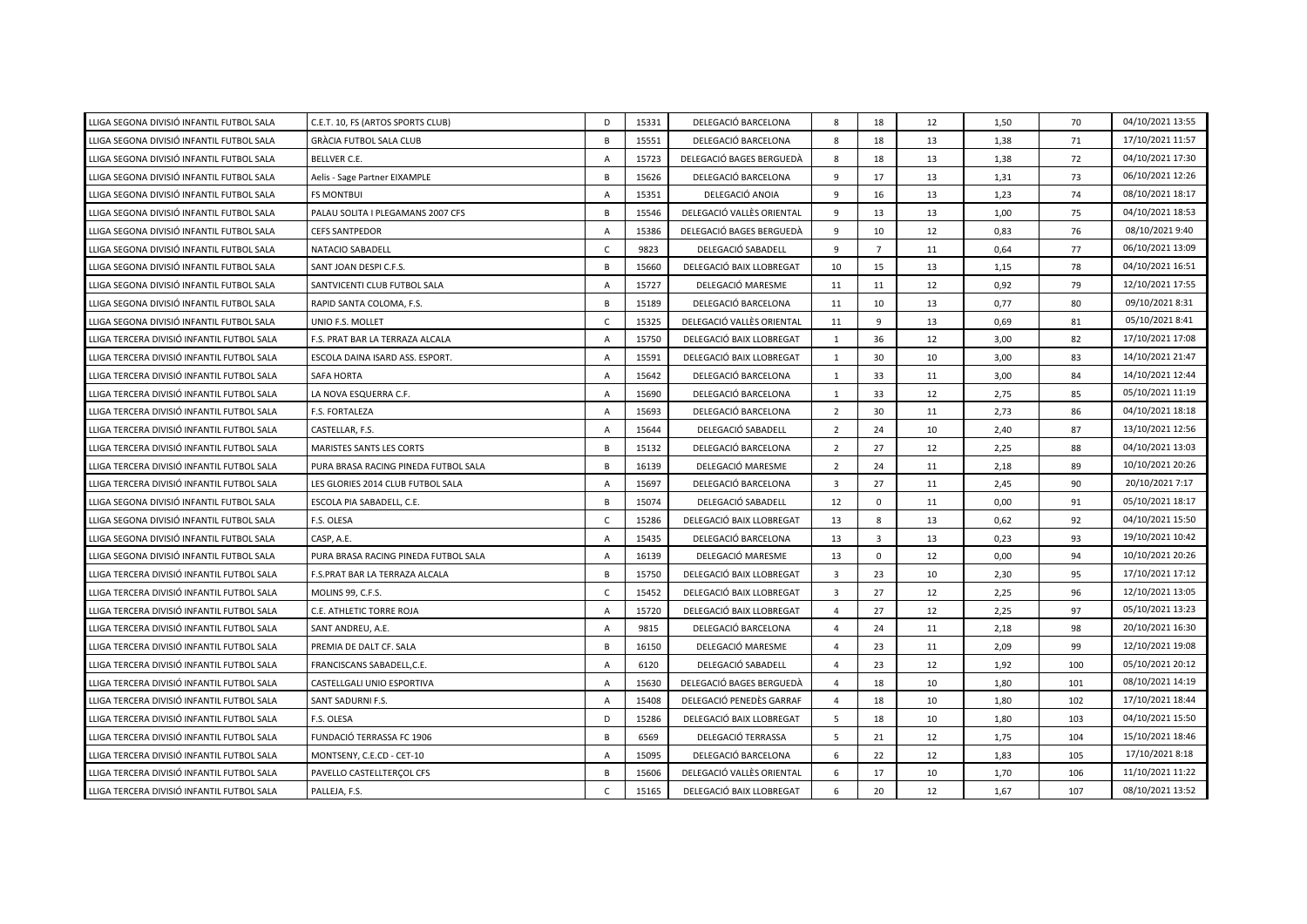| LLIGA TERCERA DIVISIÓ INFANTIL FUTBOL SALA | FUTSAL CERVELLO C.E.            | B              | 15524 | DELEGACIÓ BAIX LLOBREGAT  | 6              | 15             | 10  | 1,50 | 108 | 11/10/2021 10:53 |
|--------------------------------------------|---------------------------------|----------------|-------|---------------------------|----------------|----------------|-----|------|-----|------------------|
| LLIGA TERCERA DIVISIÓ INFANTIL FUTBOL SALA | PARETS, F.S.                    | B              | 15168 | DELEGACIÓ VALLÈS ORIENTAL | 6              | 16             | 11  | 1,45 | 109 | 13/10/2021 13:02 |
| LLIGA TERCERA DIVISIÓ INFANTIL FUTBOL SALA | SANT JOAN DE VILASSAR FS        | C              | 15292 | DELEGACIÓ MARESME         | $\overline{7}$ | 15             | 11  | 1,36 | 110 | 13/10/2021 11:36 |
| LLIGA TERCERA DIVISIÓ INFANTIL FUTBOL SALA | COLLBATO, C.E.                  | B              | 15302 | DELEGACIÓ BAIX LLOBREGAT  | $\overline{7}$ | 13             | 10  | 1,30 | 111 | 14/10/2021 8:18  |
| LLIGA TERCERA DIVISIÓ INFANTIL FUTBOL SALA | MARISTES SANTS LES CORTS, C.E.  | $\mathsf{C}$   | 15132 | DELEGACIÓ BARCELONA       | 8              | 16             | 12  | 1,33 | 112 | 04/10/2021 13:03 |
| LLIGA TERCERA DIVISIÓ INFANTIL FUTBOL SALA | CASTELLAR, F.S.                 | B              | 15644 | DELEGACIÓ SABADELL        | 8              | 14             | 12  | 1,17 | 113 | 13/10/2021 12:56 |
| LLIGA TERCERA DIVISIÓ INFANTIL FUTBOL SALA | PALLEJA, F.S.                   | B              | 15165 | DELEGACIÓ BAIX LLOBREGAT  | 8              | 11             | 10  | 1,10 | 114 | 08/10/2021 13:52 |
| LLIGA TERCERA DIVISIÓ INFANTIL FUTBOL SALA | CAN CUYAS A.D., F.S.            | A              | 15015 | DELEGACIÓ SABADELL        | 9              | 13             | 12  | 1,08 | 115 | 15/10/2021 0:27  |
| LLIGA TERCERA DIVISIÓ INFANTIL FUTBOL SALA | SANT ANDREU A.E                 | B              | 9815  | DELEGACIÓ BARCELONA       | 9              | 13             | 12  | 1,08 | 116 | 20/10/2021 16:30 |
| LLIGA TERCERA DIVISIÓ INFANTIL FUTBOL SALA | BADALONES ASSOCIACIÓ ESPORTIVA  | B              | 15666 | DELEGACIÓ BARCELONA       | 9              | 9              | 11  | 0,82 | 117 | 12/10/2021 22:48 |
| LLIGA TERCERA DIVISIÓ INFANTIL FUTBOL SALA | <b>CEFS SANTPEDOR</b>           | B              | 15386 | DELEGACIÓ BAGES BERGUEDÀ  | 9              | $\overline{7}$ | 10  | 0,70 | 118 | 08/10/2021 9:41  |
| LLIGA TERCERA DIVISIÓ INFANTIL FUTBOL SALA | LA CONCORDIA, C.D.              | $\overline{A}$ | 2090  | DELEGACIÓ VALLÈS ORIENTAL | 9              | $\overline{7}$ | 10  | 0,70 | 119 | 10/10/2021 20:33 |
| LLIGA TERCERA DIVISIÓ INFANTIL FUTBOL SALA | CLUB ESPORTIU LA SALLE GRÀCIA   | B              | 6536  | DELEGACIÓ BARCELONA       | 10             | 10             | 12  | 0,83 | 120 | 17/10/2021 16:13 |
| LLIGA TERCERA DIVISIÓ INFANTIL FUTBOL SALA | SANT ANDREU, A.E.               | $\mathsf{C}$   | 9815  | DELEGACIÓ BARCELONA       | 10             | 10             | 12  | 0,83 | 121 | 20/10/2021 16:30 |
| LLIGA TERCERA DIVISIÓ INFANTIL FUTBOL SALA | OAR GRÀCIA SBD E.F.             | B              | 6468  | DELEGACIÓ SABADELL        | 11             | 6              | 12  | 0,50 | 122 | 07/10/2021 11:59 |
| LLIGA TERCERA DIVISIÓ INFANTIL FUTBOL SALA | POLINYA, F.S.                   | A              | 15178 | DELEGACIÓ SABADELL        | 12             | 6              | 12  | 0,50 | 123 | 11/10/2021 11:06 |
| LLIGA TERCERA DIVISIÓ INFANTIL FUTBOL SALA | CASP, A.E.                      | B              | 15435 | DELEGACIÓ BARCELONA       | 12             | $\overline{3}$ | 12  | 0,25 | 124 | 19/10/2021 10:42 |
| LLIGA TERCERA DIVISIÓ INFANTIL FUTBOL SALA | <b>C.F.S SANT BOI</b>           | $\overline{A}$ | 15425 | DELEGACIÓ BAIX LLOBREGAT  | nou            | nou            | nou | nou  | 125 | 20/10/2021 20:32 |
| LLIGA TERCERA DIVISIÓ INFANTIL FUTBOL SALA | PIERA, F.S.                     | $\overline{A}$ | 15446 | DELEGACIÓ ANOIA           | nou            | nou            | nou | nou  | 126 | 20/10/2021 12:02 |
| LLIGA TERCERA DIVISIÓ INFANTIL FUTBOL SALA | SANT QUIRZE DEL VALLES, FUTSAL  | $\overline{A}$ | 15756 | DELEGACIÓ SABADELL        | nou            | nou            | nou | nou  | 127 | 17/10/2021 8:44  |
| LLIGA TERCERA DIVISIÓ INFANTIL FUTBOL SALA | SANT QUIRZE DEL VALLES, FUTSAL  | B              | 15756 | DELEGACIÓ SABADELL        | nou            | nou            | nou | nou  | 128 | 17/10/2021 8:44  |
| LLIGA TERCERA DIVISIÓ INFANTIL FUTBOL SALA | F.S PRAT BAR LA TERRAZA ALCALA  | C              | 15750 | DELEGACIÓ BAIX LLOBREGAT  | nou            | nou            | nou | nou  | 129 | 16/10/2021 18:10 |
| LLIGA TERCERA DIVISIÓ INFANTIL FUTBOL SALA | BEGUES-BCN ASSOCIACIÓ ESPORTIVA | $\overline{A}$ | 15684 | DELEGACIÓ BAIX LLOBREGAT  | nou            | nou            | nou | nou  | 130 | 16/10/2021 9:52  |
| LLIGA TERCERA DIVISIÓ INFANTIL FUTBOL SALA | CERDANYOLA VALLES, F.C.         | $\overline{A}$ | 6283  | DELEGACIÓ SABADELL        | nou            | nou            | nou | nou  | 131 | 15/10/2021 8:50  |
| LLIGA TERCERA DIVISIÓ INFANTIL FUTBOL SALA | SAFA ANOSDA SABADELL CFS        | $\overline{A}$ | 2993  | DELEGACIÓ SABADELL        | nou            | nou            | nou | nou  | 132 | 14/10/2021 22:32 |
| LLIGA TERCERA DIVISIÓ INFANTIL FUTBOL SALA | ESCOLA FUTBOL SALA VILANOVA     | $\overline{B}$ | 15249 | DELEGACIÓ PENEDES GARRAF  | nou            | nou            | nou | nou  | 133 | 14/10/2021 15:59 |
| LLIGA TERCERA DIVISIÓ INFANTIL FUTBOL SALA | CASTELLAR, F.S.                 | C              | 15644 | DELEGACIÓ SABADELL        | nou            | nou            | nou | nou  | 134 | 13/10/2021 12:56 |
| LLIGA TERCERA DIVISIÓ INFANTIL FUTBOL SALA | SANT JOAN DE VILASSAR FS        | D              | 15292 | DELEGACIÓ MARESME         | nou            | nou            | nou | nou  | 135 | 13/10/2021 11:36 |
| LLIGA TERCERA DIVISIÓ INFANTIL FUTBOL SALA | FUTSAL SANT FELIU               | $\overline{A}$ | 15773 | DELEGACIÓ BAIX LLOBREGAT  | nou            | nou            | nou | nou  | 136 | 13/10/2021 11:32 |
| LLIGA TERCERA DIVISIÓ INFANTIL FUTBOL SALA | FUTSAL SANT FELIU               | B              | 15773 | DELEGACIÓ BAIX LLOBREGAT  | nou            | nou            | nou | nou  | 137 | 13/10/2021 11:32 |
| LLIGA TERCERA DIVISIÓ INFANTIL FUTBOL SALA | BADALONES ASSOCIACIÓ ESPORTIVA  | $\mathsf{C}$   | 15666 | DELEGACIÓ BARCELONA       | nou            | nou            | nou | nou  | 138 | 12/10/2021 22:48 |
| LLIGA TERCERA DIVISIÓ INFANTIL FUTBOL SALA | SANTVICENTI CLUB FUTBOL SALA    | B              | 15727 | DELEGACIÓ MARESME         | nou            | nou            | nou | nou  | 139 | 12/10/2021 17:55 |
| LLIGA TERCERA DIVISIÓ INFANTIL FUTBOL SALA | FUTSAL CERVELLO C.E.            | $\mathsf{C}$   | 15524 | DELEGACIÓ BAIX LLOBREGAT  | nou            | nou            | nou | nou  | 140 | 11/10/2021 10:53 |
| LLIGA TERCERA DIVISIÓ INFANTIL FUTBOL SALA | FONT-RUBI, C.E.                 | $\overline{A}$ | 2640  | DELEGACIÓ PENEDÈS GARRAF  | nou            | nou            | nou | nou  | 141 | 11/10/2021 7:49  |
| LLIGA TERCERA DIVISIÓ INFANTIL FUTBOL SALA | LA CONCORDIA, C.D.              | B              | 2090  | DELEGACIÓ SABADELL        | nou            | nou            | nou | nou  | 142 | 10/10/2021 20:33 |
| LLIGA TERCERA DIVISIÓ INFANTIL FUTBOL SALA | <b>FS MONTBUI</b>               | B              | 15351 | DELEGACIÓ ANOIA           | nou            | nou            | nou | nou  | 143 | 08/10/2021 18:31 |
| LLIGA TERCERA DIVISIÓ INFANTIL FUTBOL SALA | THAU, C.E.                      | $\overline{A}$ | 2803  | DELEGACIÓ BARCELONA       | nou            | nou            | nou | nou  | 144 | 08/10/2021 14:37 |
| LLIGA TERCERA DIVISIÓ INFANTIL FUTBOL SALA | OAR GRACIA SBD E.F.             | $\mathsf{C}$   | 6468  | DELEGACIÓ SABADELL        | nou            | nou            | nou | nou  | 145 | 07/10/2021 11:58 |